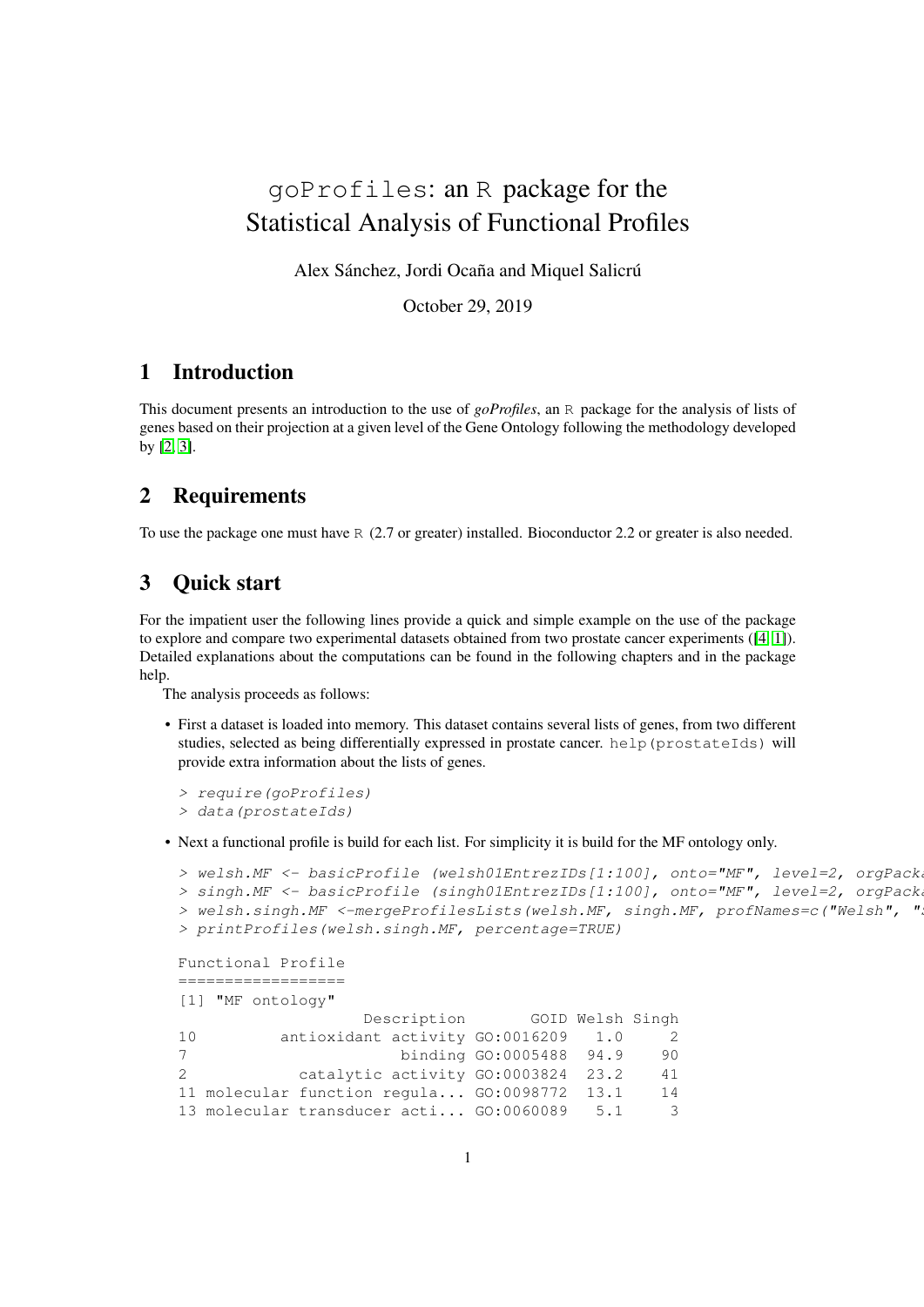```
5 structural molecule activ... GO:0005198 23.2 13
1 transcription regulator a... GO:0140110 4.0 3
6 transporter activity GO:0005215 8.1 8
```
> plotProfiles (welsh.MF, aTitle="Welsh (2001). Prostate cancer data")



#### **Welsh (2001). Prostate cancer data. MF ontology**

Figure 1: Basic profile for a dataset at the second level of the MF ontology

Changing the parameter onto to 'ANY' instead of 'MF' will compute profiles for the three ontologies.

> welsh <- basicProfile (welsh01EntrezIDs[1:100], onto="ANY", level=2, orgPackag

- A visual comparison of profiles can be useful to give hints about the difference between them.
- Finally a numerical comparison of both profiles is performed and its summary is printed. Notice that the comparison rebuilds the profiles, that is the input for the computation are the two lists of genes not the profiles.

```
> compared.welsh.singh.01.MF <- compareGeneLists (welsh01EntrezIDs[1:100], singh
> print(compSummary(compared.welsh.singh.01.MF))
Sqr.Euc.Dist StdErr pValue 0.95CI.low
   0.048190 0.028519 0.005559 -0.007705
  0.95CI.up
   0.104086
```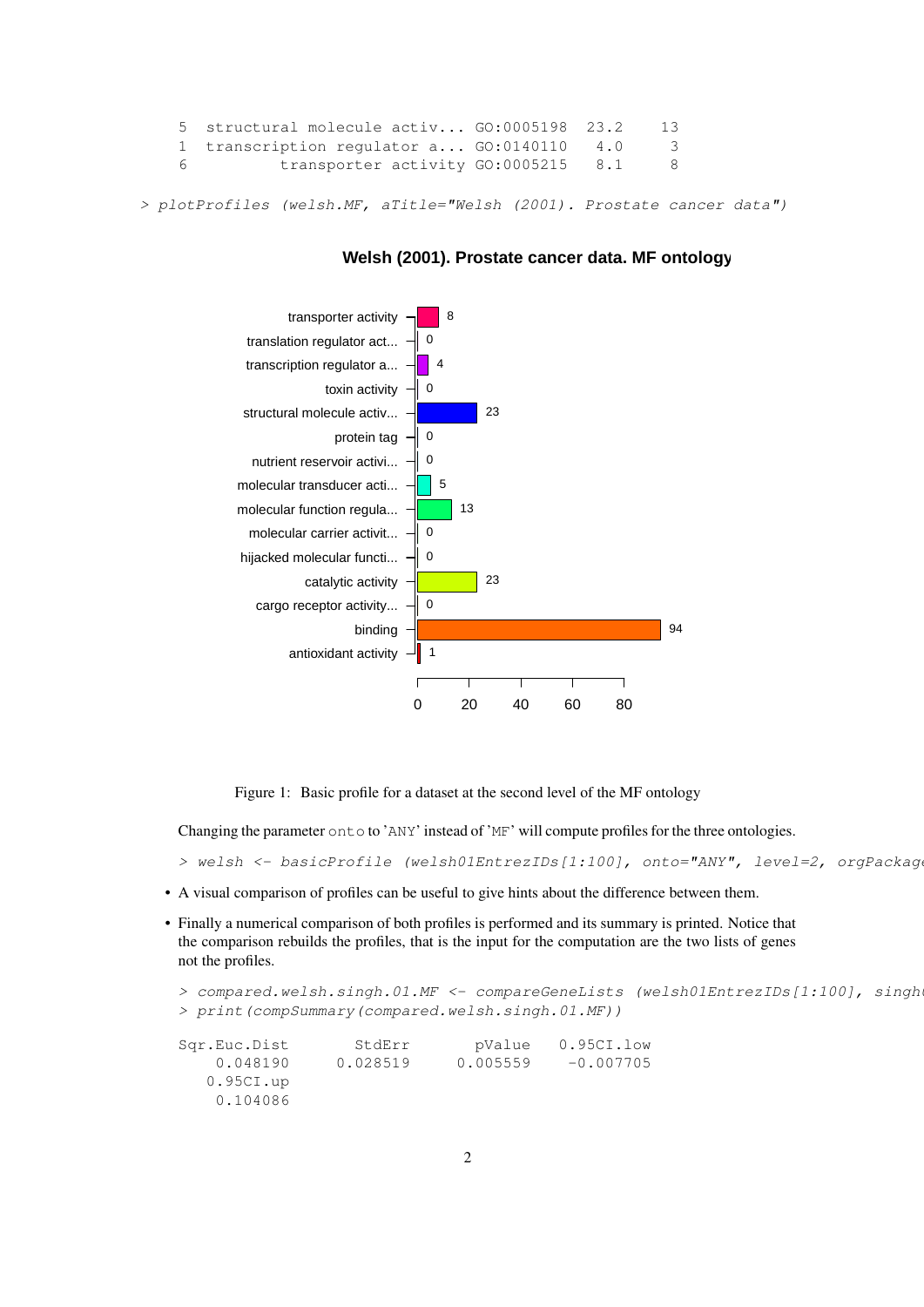> plotProfiles (welsh.singh.MF, percentage=T,aTitle="Welsh vs Singh", legend=T)



# **Welsh vs Singh. MF ontology**

Figure 2: Comparison between two profiles at the second level of the MF ontology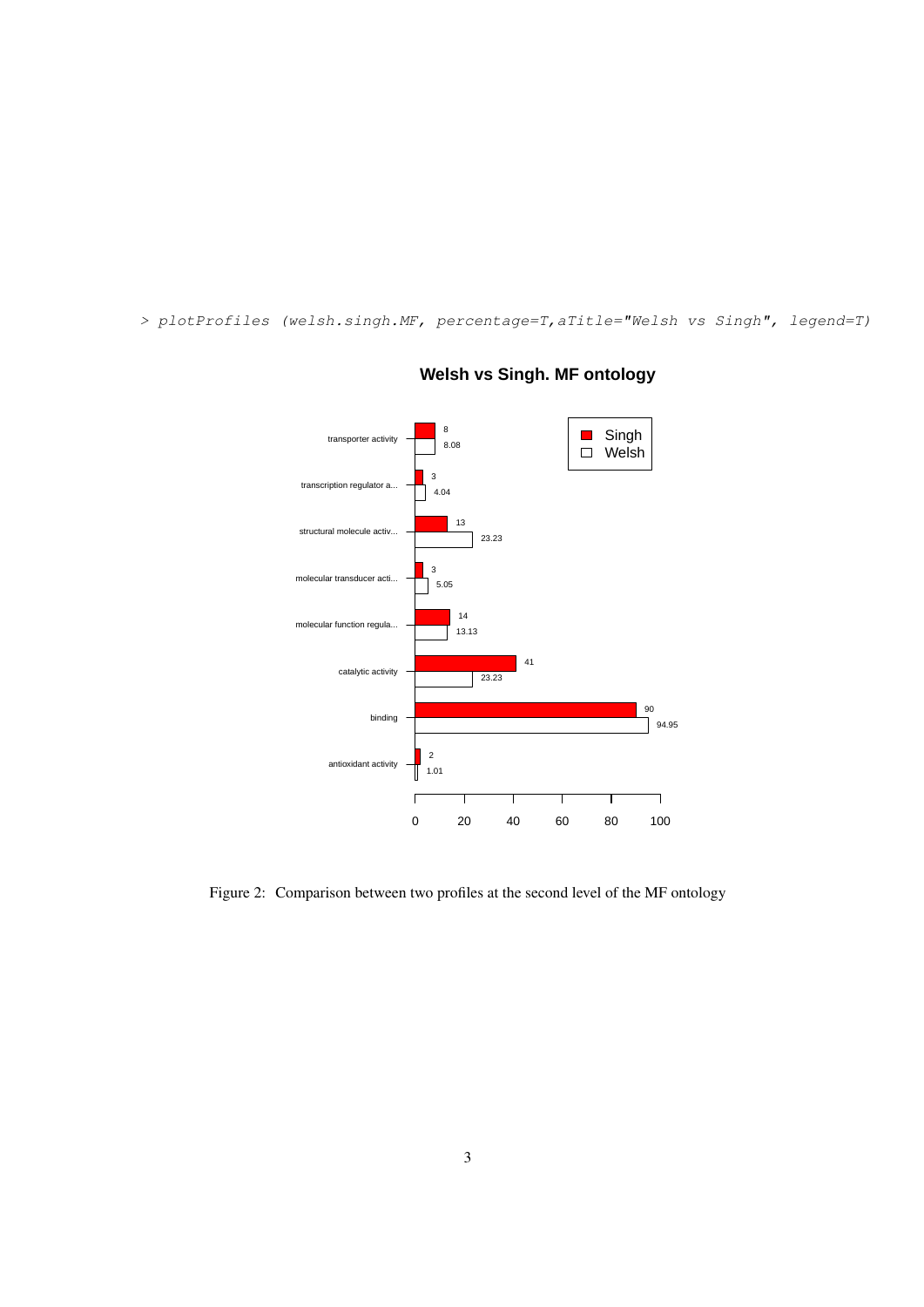• If one finds that the lists are globally different it may be interesting to check out to which categories may be this difference attributed. Recent versions of *goProfiles* (from 1.11.02) allow to do a Fisher test on every category in the level of the profile.

```
> list1 <- welsh01EntrezIDs[1:100]
> list2 <- singh01EntrezIDs[1:100]
> commProf <- basicProfile(intersect(list1, list2), onto="MF", level=2, orgPacka
> fisherGOProfiles(welsh.MF$MF, singh.MF$MF, commProf, method="holm")
GO:0016209 GO:0005488 GO:0003824 GO:0098772 GO:0060089
   1.00000 1.00000 0.10991 1.00000 1.00000
GO:0005198 GO:0140110 GO:0005215
   0.90611 1.00000 1.00000
attr(,"unadjusted")
GO:0016209 GO:0005488 GO:0003824 GO:0098772 GO:0060089
  0.498057 0.167567 0.013738 0.674677 0.485223
GO:0005198 GO:0140110 GO:0005215
  0.129444 0.712984 1.000000
```
• The reason to compare two lists from similar studies may be to combine them. In this case what is more meaningful to do is an equivalence test, instead of a difference test as above.

```
> data(prostateIds)
> expandedWelsh <- expandedProfile(welsh01EntrezIDs[1:100], onto="MF",
+ level=2, orgPackage="org.Hs.eg.db")
> expandedSingh <- expandedProfile(singh01EntrezIDs[1:100], onto="MF",
+ level=2, orgPackage="org.Hs.eg.db")
> commonGenes <- intersect(welsh01EntrezIDs[1:100], singh01EntrezIDs[1:100])
> commonExpanded <- expandedProfile(commonGenes, onto="MF", level=2, orgPackage=
> equivMF <-equivalentGOProfiles (expandedWelsh[['MF']],
+ qm = expandedSingh[['MF']],
+ pqn0= commonExpanded[['MF']])
> print(equivSummary(equivMF, decs=5))
          Sqr.Euc.Dist StdErr
              0.04819 0.02852
              pValue CI.up
              0.83854 0.09510
                  d0 Equivalent? (1=yes,0=not)
              0.02000 0.00000
>
```
## 4 User guide

This introduction has simply shown the possibilities of the program. A more complete user guide can be found at the program's wiki in github:

<https://github.com/alexsanchezpla/goProfiles/wiki>

# References

<span id="page-3-0"></span>[1] Singh, Dinesh., William R Sellers, Philip K. Febbo, Kenneth Ross, Donald G Jackson, Judith Manola, Christine Ladd, Pablo Tamayo, Andrew A Renshaw, Anthony V D'Amico, Jerome P Richie, Eric S Lander, Massimo Loda, Philip W Kantoff, and Todd R Golub. Gene expression correlates of clinical prostate cancer behavior. *Cancer Cell*, 1(2):203–209, 2002.